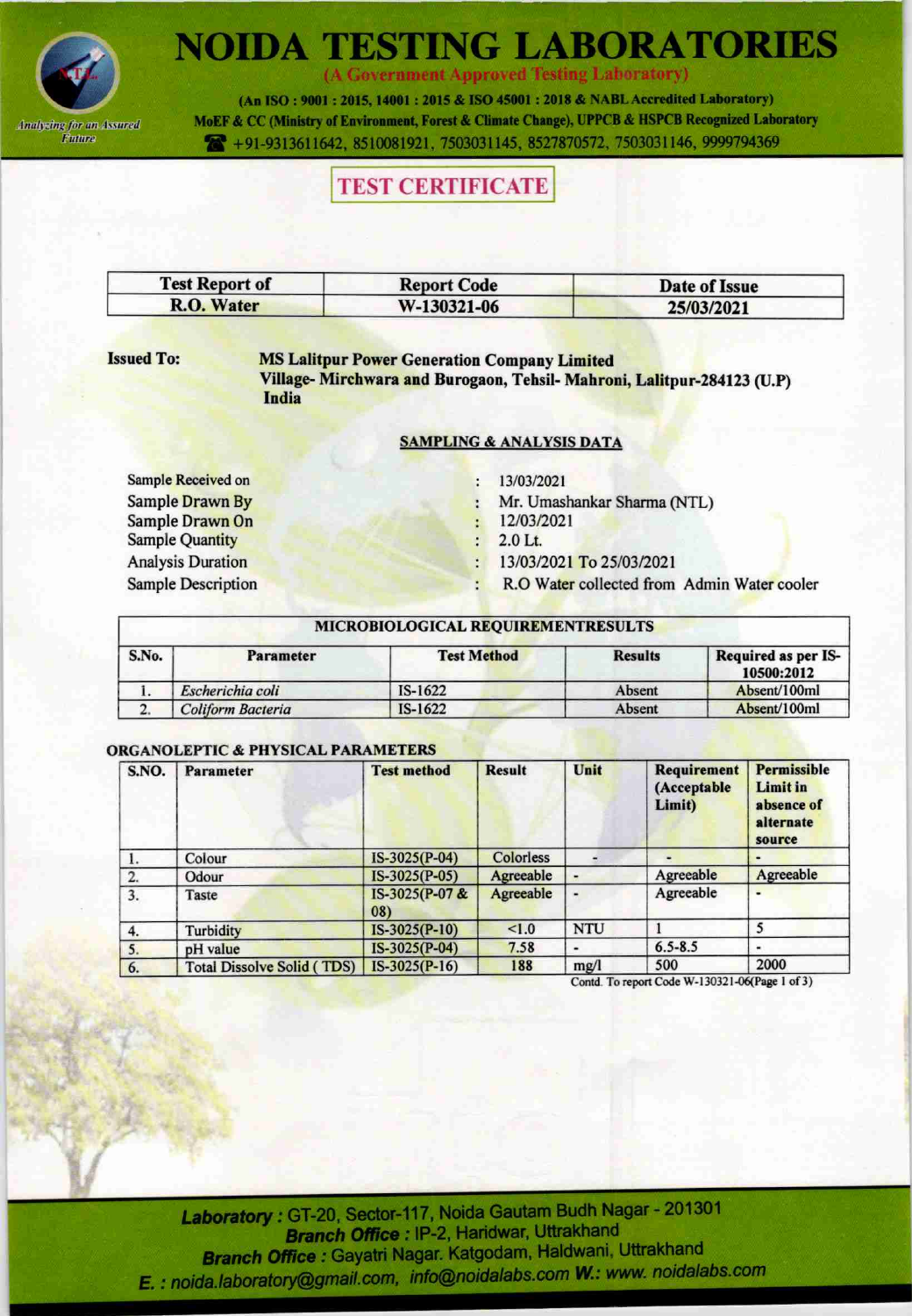

(A Government Approved Testing Laboratory)

(An ISO: 9001: 2015, 14001: 2015 & ISO 45001: 2018 & NABL Accredited Laboratory) MoEF & CC (Ministry of Environment, Forest & Climate Change), UPPCB & HSPCB Recognized Laboratory 491-9313611642, 8510081921, 7503031145, 8527870572, 7503031146, 9999794369

# **TEST CERTIFICATE**

## GENERAL PARAMETERS CONCERNING SUBSTANCES UNDESIRABLE IN EXCESSIVE AMOUNTS

| S.NO.            | <b>Parameter</b>                                         | <b>Test method</b>          | <b>Result</b> | Unit | Requirement<br>(Acceptable Limit) | Permissible<br>Limit in<br>absence of<br>alternate<br>source |
|------------------|----------------------------------------------------------|-----------------------------|---------------|------|-----------------------------------|--------------------------------------------------------------|
| 1.               | <b>Aluminum</b> (as Al)                                  | IS: 3025 (P-55)             | <b>BDL</b>    | mg/l | 0.03                              | 0.2                                                          |
| $\overline{2}$ . | <b>Total Ammonia</b>                                     | IS: 3025 (P-34)             | <b>BDL</b>    | mg/l | 0.5                               | No<br>Relaxation                                             |
| 3.               | <b>Anionic surface</b><br>Detergents(as<br><b>MBAS</b> ) | Annex K of IS-<br>13428     | <b>BDL</b>    | mg/l | 0.2                               | 1.0                                                          |
| $\overline{4}$ . | Barium (as Ba)                                           | IS: 15302                   | <b>BDL</b>    | mg/l | 0.7                               | No<br>Relaxation                                             |
| 5.               | Boron (as B)                                             | IS: 3025 (P-57)             | <b>BDL</b>    | mg/l | 0.5                               | 1.0                                                          |
| 6.               | Calcium (as Ca)                                          | IS: 3025 (P-40)             | 29.65         | mg/l | 75                                | 200                                                          |
| 7.               | Chloramines (as Cl <sub>2</sub> )                        | IS: 3025 (P-26)             | <b>BDL</b>    | mg/l | 4.0                               | No<br>Relaxation                                             |
| 8.               | Chloride (as Cl)                                         | IS: 3025 (P-32)             | 23.48         | mg/l | 250                               | 1000                                                         |
| 9.               | Copper (as Cu)                                           | IS: 3025 (P-42)             | <b>BDL</b>    | mg/l | 0.05                              | 1.5                                                          |
| 10.              | Fluoride (as F)                                          | IS: 3025 (P-60)             | < 0.1         | mg/l | 1.0                               | 1.5                                                          |
| 11.              | <b>Free Residual</b><br>Chlorine                         | IS: 3025 (P-26)             | <b>BDL</b>    | mg/l | 0.2                               | 1.0                                                          |
| 12.              | Iron (as Fe)                                             | IS: 3025(P-53)              | < 0.05        | mg/l | 0.3                               | <b>No</b><br>Relaxation                                      |
| 13.              | Magnesium (as Mg)                                        | IS: 3025 (P-46)             | 12.88         | mg/l | 30                                | 100                                                          |
| 14.              | Manganese (as Mn)                                        | Clause 35 of IS<br>3025     | <b>BDL</b>    | mg/l | 0.1                               | 0.3                                                          |
| 15.              | <b>Mineral Oil</b>                                       | Clause 6 of IS:<br>3025     | <b>BDL</b>    | mg/1 | 0.5                               | <b>No</b><br>Relaxation                                      |
| 16.              | Nitrate (as NO <sub>3</sub> )                            | IS: 3025 (P-34)             | < 1.0         | mg/l | 45                                | <b>No</b><br>Relaxation                                      |
| 17.              | Selenium (as Se)                                         | IS: 3025 (P-56)             | <b>BDL</b>    | mg/l | 0.01                              | <b>No</b><br>Relaxation                                      |
| 18.              | Silver (as Ag)                                           | <b>Annex J IS:</b><br>13428 | <b>BDL</b>    | mg/l | 0.1                               | No<br>Relaxation                                             |
| 19.              | Sulphate (as SO <sub>4</sub> )                           | IS: 3025 (P-24)             | 6.73          | mg/l | 200                               | 400                                                          |
| 20.              | Sulphide $(as H2S)$                                      | IS-3025 (P-29)              | <b>BDL</b>    | mg/l | 0.05                              | No<br>Relaxation                                             |
| 21.              | <b>Alkalinity</b> (as Ca<br>$CO3$ )                      | IS: 3025 (P-23)             | 136           | mg/l | 200                               | 600                                                          |
| 22.              | <b>Total Hardness (as</b><br>$CaCO3$ )                   | IS: 3025 (P-23)             | 127           | mg/l | 200                               | 600                                                          |
| 23.              | $\overline{\text{Zinc}}$ (as $\overline{\text{Zn}}$ )    | IS: 3025 (P-49)             | <b>BDL</b>    | mg/l | 5.0                               | 15                                                           |

Contd. To report Code W-130321-06(Page 2 of 3)

Laboratory: GT-20, Sector-117, Noida Gautam Budh Nagar - 201301 Branch Office : IP-2, Haridwar, Uttrakhand Branch Office : Gayatri Nagar. Katgodam, Haldwani, Uttrakhand E. : noida.laboratory@gmail.com, info@noidalabs.com W.: www. noidalabs.com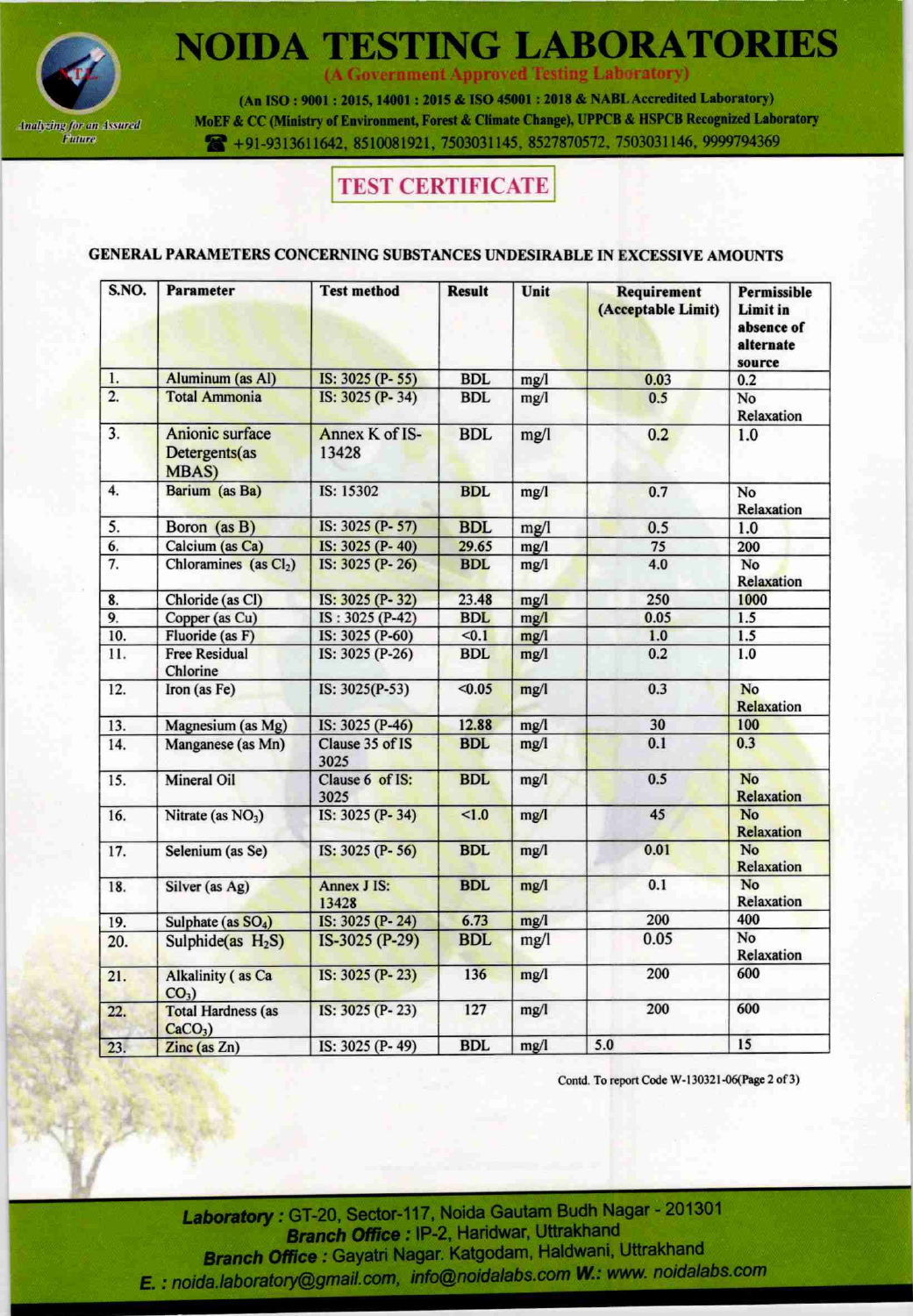

(A Government Approved Testing Laboratory)

(An ISO: 9001: 2015, 14001: 2015 & ISO 45001: 2018 & NABL Accredited Laboratory) MoEF & CC (Ministry of Environment, Forest & Climate Change), UPPCB & HSPCB Recognized Laboratory 491-9313611642, 8510081921, 7503031145, 8527870572, 7503031146, 9999794369

# **TEST CERTIFICATE**

Contd. To report Code W-130321-06(Page 3 of 3)

### **Parameters Concerning Toxic Substances:**

| S.NO.                   | <b>Parameter</b>                 | <b>Test method</b>  | <b>Result</b> | Unit | Requirement<br>(Acceptable Limit) | <b>Permissible</b><br>Limit in<br>absence of<br>alternate<br>source |
|-------------------------|----------------------------------|---------------------|---------------|------|-----------------------------------|---------------------------------------------------------------------|
| 1.                      | Cadmium (as Cd)                  | $IS-3025(P-41)$     | <b>BDL</b>    | mg/l | 0.003                             | No<br>Relaxation                                                    |
| 2.                      | Cyanide (as CN)                  | $IS-3025(P-27)$     | <b>BDL</b>    | mg/l | 0.05                              | No<br>Relaxation                                                    |
| 3.                      | Lead (as Pb)                     | $IS-3025(P-47)$     | <b>BDL</b>    | mg/l | 0.01                              | No<br>Relaxation                                                    |
| 4.                      | Mercury (as Hg)                  | IS-3025(P-48)       | <b>BDL</b>    | mg/l | 0.001                             | No<br>Relaxation                                                    |
| 5.                      | Molybdenum (Mo)                  | $IS-3025(P-2)$      | <b>BDL</b>    | mg/l | 0.07                              | No<br>Relaxation                                                    |
| 6.                      | Nickel (as Ni)                   | Annex L of IS-13428 | <b>BDL</b>    | mg/l | 0.02                              | No<br>Relaxation                                                    |
| 7.                      | <b>Poly nuclear Aromatic</b>     | <b>APHA 6440</b>    | <b>BDL</b>    | mg/l | 0.0001                            | No<br>Relaxation                                                    |
| $\overline{\mathbf{8}}$ | Poly chlorinated<br>biphenyl     | <b>APHA 6630</b>    | <b>BDL</b>    | mg/l | 0.0005                            | No<br>Relaxation                                                    |
| 9.                      | Arsenic (as As)                  | IS-3025(P-37)       | <b>BDL</b>    | mg/l | 0.01                              | 0.05                                                                |
| 10.                     | <b>Total Chromium (as</b><br>Cr) | Annex J of IS-13428 | <b>BDL</b>    | mg/l | 0.05                              | No<br>Relaxation                                                    |

Remarks: Based on above tested parameter, water sample meet as per IS-10500:2012 in acceptable limit. Water is fit for drinking purpose.

**BDL:** Below Detection limit.

#### Notes:

- 1. The results given above are related to the tested sample, as received & mentioned parameters. The customer asked for the above tests only.
- 2. Responsibility of the Laboratory is limited to the invoiced amount only.
- 3. This test report will not be generated again, either wholly or in part, without prior written permission of the laboratory.
- 4. This test report will not be used for any publicity/legal purpose.
- 5. The test samples will be disposed off after two weeks from the date of issue of test report, unless until specified by the customer.

**CHECKED BY** 

**DRY AUTHOR** 

Laboratory: GT-20, Sector-117, Noida Gautam Budh Nagar - 201301 Branch Office : IP-2, Haridwar, Uttrakhand Branch Office: Gayatri Nagar. Katgodam, Haldwani, Uttrakhand E. : noida.laboratory@gmail.com, info@noidalabs.com W.: www. noidalabs.com